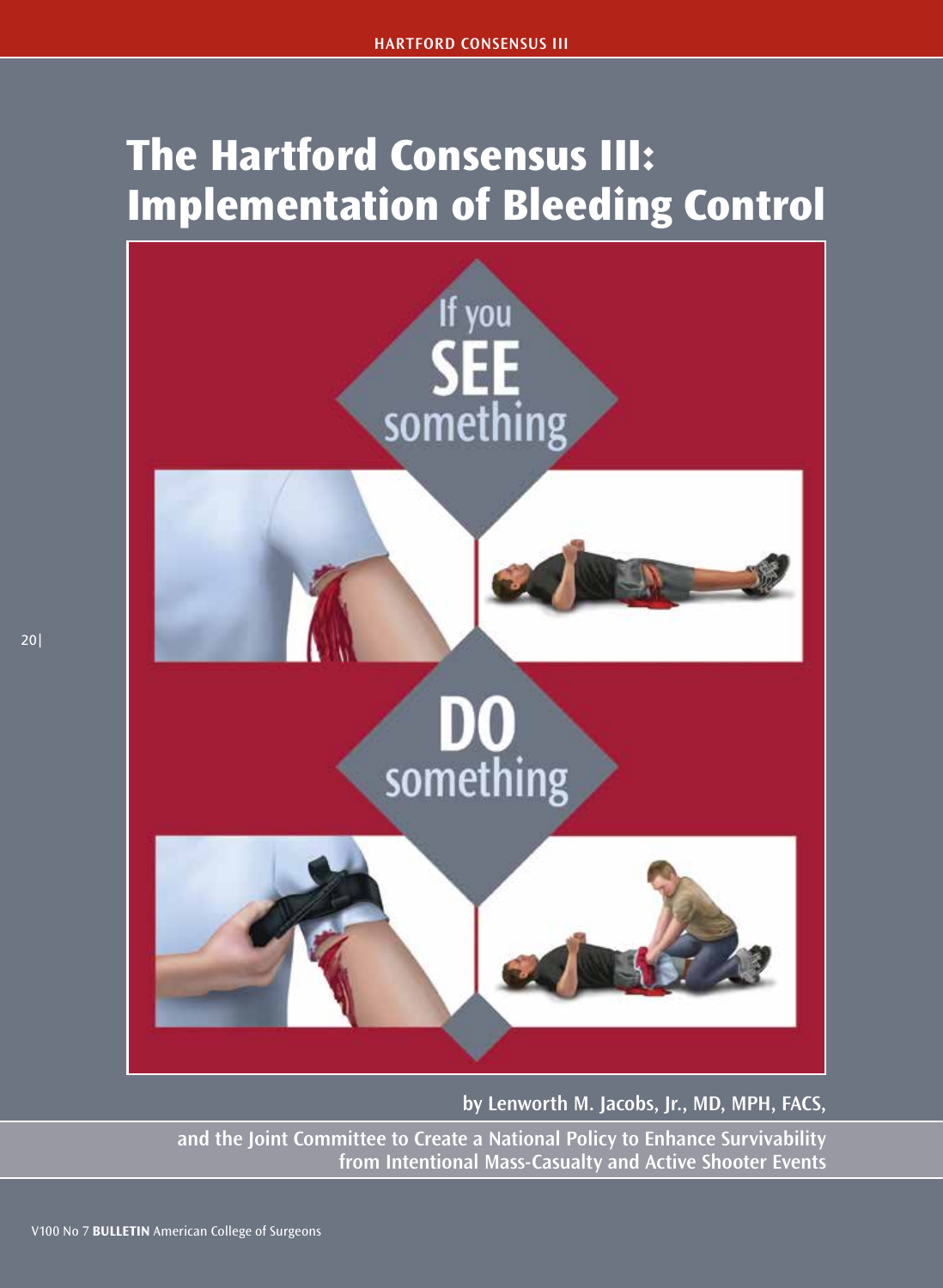Recent events have shown that, despite the lessons learned from more than 6,800 U.S. combat fatalities over the last 13 years, opportunities exist to improve the control of external hemorrhage in the civilian sector.

Editor's note: The Joint Committee to Create a National Policy to Enhance Survivability from Intentional Mass-Casualty and Active Shooter Events developed the following call to action at its April 14 meeting in Hartford, CT. This committee meeting, chaired by American College of Surgeons (ACS) Regent Lenworth M. Jacobs, Jr., MD, MPH, FACS, focused on implementation of strategies for effective hemorrhage control. The deliberations of the group yielded the Hartford Consensus III document. This report was presented at a White House roundtable forum on April 29, which included representatives from 35 medical and surgical, nursing, law enforcement, fire, emergency medical services (EMS), and other stakeholder organizations (see pages 22 and 24 for lists of participating organizations and agencies). The participants unanimously endorsed the principles set forth in the Hartford Consensus III. The following is the Hartford Consensus III, edited to conform with *Bulletin* style.

**O**ur nation's threat from intentional mass-casualty<br>
resilience to all such potential hazards has been<br>
identified as a priority for domestic preparedness events remains elevated. Enhancing public identified as a priority for domestic preparedness. Recent events have shown that, despite the lessons learned from more than 6,800 U.S. combat fatalities over the last 13 years, opportunities exist to improve the control of external hemorrhage in the civilian sector.\* These opportunities exist in the form of interventions that should be performed by bystanders known as immediate responders and professional first responders, such as law enforcement officers, emergency medical technicians (EMTs), paramedics, and firefighters (EMS/ fire/rescue), at the scene of the incident**.**

The Joint Committee to Create a National Policy to Enhance Survivability from Intentional Mass-Casualty and Active Shooter Events was founded by the ACS. The committee met twice in 2013, making specific recommendations and issuing a call to action. The deliberations of the committee have become known as the Hartford Consensus. A third meeting was convened on April 14. This Hartford Consensus III meeting

focused on implementation strategies for effective hemorrhage control.

The overarching principle of the Hartford Consensus is that in intentional mass-casualty and active shooter events, no one should die from uncontrolled bleeding. An acronym to summarize the necessary response is THREAT:

- **•T**hreat suppression
- **•H**emorrhage control
- **•R**apid **E**xtrication to safety
- **•A**ssessment by medical providers
- **•T**ransport to definitive care

 The Hartford Consensus calls for a seamless, integrated response system that includes the public, law enforcement, EMS/fire/rescue, and definitive care to employ the THREAT response in a comprehensive and expeditious manner.

## **Three levels of responders**

There are different levels of responders in an intentional mass-casualty or active shooter event:

- •Immediate responders: The individuals who are present at the scene who can immediately control bleeding with their hands and equipment that may be available
- •Professional first responders: Prehospital responders at the scene who have the appropriate equipment and training
- •Trauma professionals: Health care professionals in hospitals with all of the necessary equipment and skill to provide definitive care

## **Immediate responders**

One goal of the Hartford Consensus III is to empower the public to provide emergency care. During intentional mass-casualty events, those present at the point \*Holcomb JB, Hoyt DB. Comprehensive injury research. *JAMA*. 2015; *continued on page 23*

<sup>313(14):1463-1464.</sup>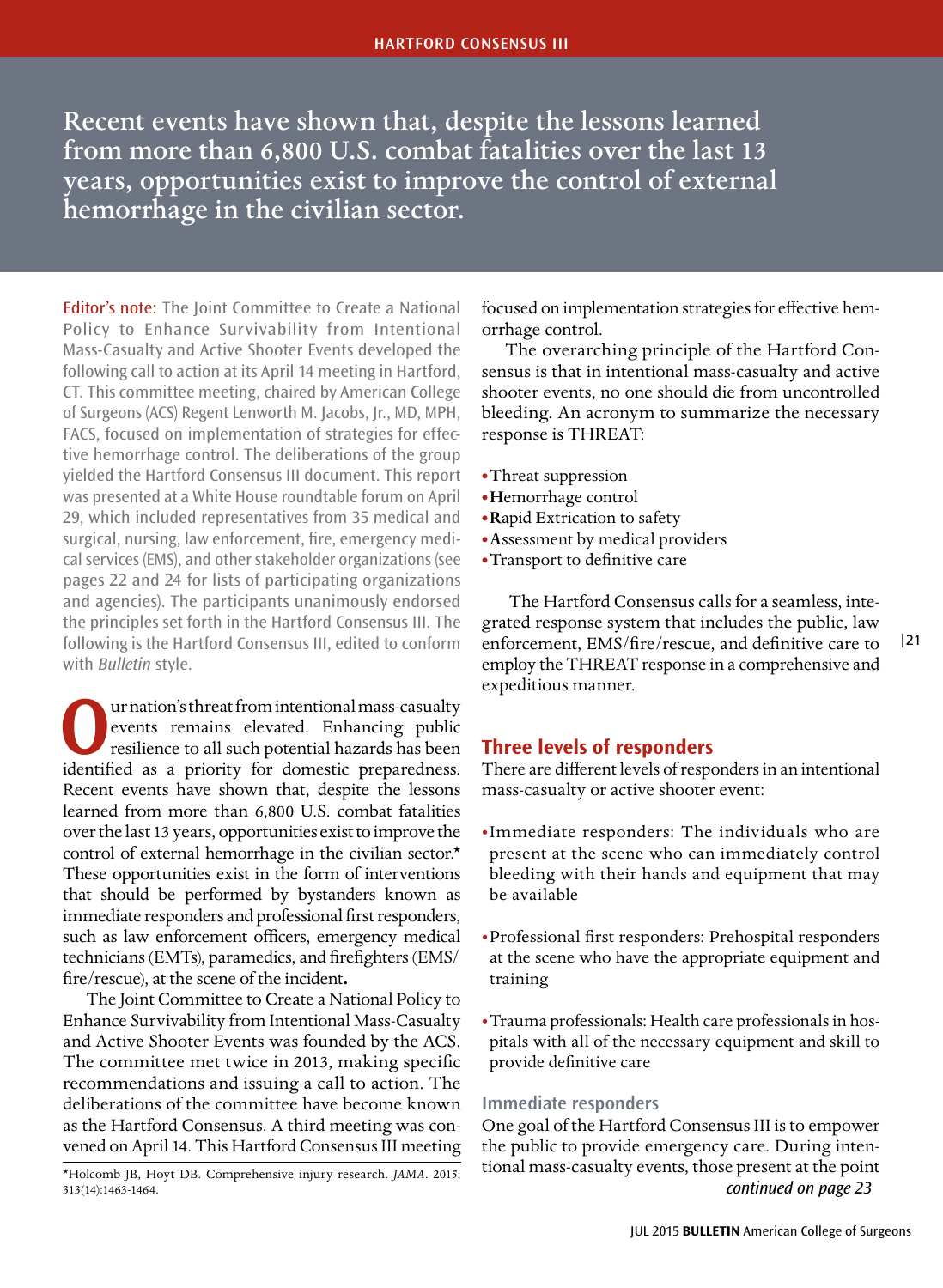# THE HARTFORD CONSENSUS III: IMPLEMENTATION OF BLEEDING CONTROL

## JOINT COMMITTEE TO CREATE A NATIONAL POLICY TO ENHANCE SURVIVABILITY FROM INTENTIONAL MASS-CASUALTY AND ACTIVE SHOOTER EVENTS

# PARTICIPANTS

#### **Lenworth M. Jacobs, Jr., MD, MPH, FACS**

Chairman, Hartford Consensus Vice-President, Academic Affairs Hartford Hospital Board of Regents, American College of Surgeons

**Richard Carmona, MD, MPH, FACS** 17th U.S. Surgeon General

#### **Norman McSwain, MD, FACS**

Medical Director, Prehospital Trauma Life Support Tulane University

#### **Frank Butler, MD, FAAO, FUHM**

Chairman, Committee on Tactical Combat Casualty Care Department of Defense Joint Trauma Systems 22|

#### **Doug Elliot**

President, The Hartford Chair, Board of Directors Hartford Hospital

#### **Andrew L. Warshaw, MD, FACS, FRCSEd(Hon)**

President, American College of Surgeons Massachusetts General Hospital, Boston

#### **Jonathan Woodson, MD, FACS** Assistant Secretary of Defense for Health Affairs, Department of Defense

**Richard C. Hunt, MD, FACEP** Director for Medical Preparedness Policy,

National Security Council Staff The White House

## **Ernest Mitchell**

Administrator, U.S. Fire Administration Federal Emergency Management Agency Department of Homeland Security

## **Alexander Eastman, MD, MPH, FACS**

Major Cities Police Chiefs Association Chief of Trauma, Parkland Memorial Hospital University of Texas Southwestern Medical Center

#### **Kathryn Brinsfield, MD, MPH, FACEP**

Assistant Secretary, Health Affairs Chief Medical Officer, Department of Homeland Security

**Colonel Kevin O'Connor, DO, FAAFP**

Physician to the Vice-President The White House

#### **William Fabbri, MD, FACEP**

Director, Emergency Medical Services Federal Bureau of Investigation

## **Richard Serino**

Distinguished Visiting Fellow, Harvard University, School of Public Health 8th Deputy Administrator, Federal Emergency Management Agency

#### **Alasdair Conn, MD**

Chief Emeritus, Emergency Medicine Massachusetts General Hospital

**Karyl Burns, PhD** Research Scientist, Hartford Hospital

## **Matthew Levy, DO, MSc, FACEP**

Johns Hopkins University Senior Medical Officer, Johns Hopkins Center for Law Enforcement Medicine

#### **Leonard Weireter, MD, FACS**

Vice-Chair, Committee on Trauma American College of Surgeons Eastern Virginia Medical School

#### **John Holcomb, MD, FACS**

Chief, Division of Acute Care Surgery University of Texas Health Science Center

#### **Peter Rhee, MD, MPH, FACS** Department of Surgery

University of Arizona

#### **Ronald Stewart, MD, FACS**

Chair, Committee on Trauma American College of Surgeons The University of Texas Health Science Center at San Antonio

#### **Robert Anderson, CDR, MSC, USN**

Military Assistant to the Assistant Secretary of Defense for Health Affairs Department of Defense

#### **Thomas M. Scalea, MD, FACS**

Physician-in-Chief, R Adams Cowley Shock Trauma Center University of Maryland School of Medicine

**Donald Jenkins, MD, FACS** Medical Director, Trauma Center Mayo Clinic

#### **David R. King, MD, FACS**

Trauma, Emergency Surgery and Surgical Critical Care Department of Surgery Massachusetts General Hospital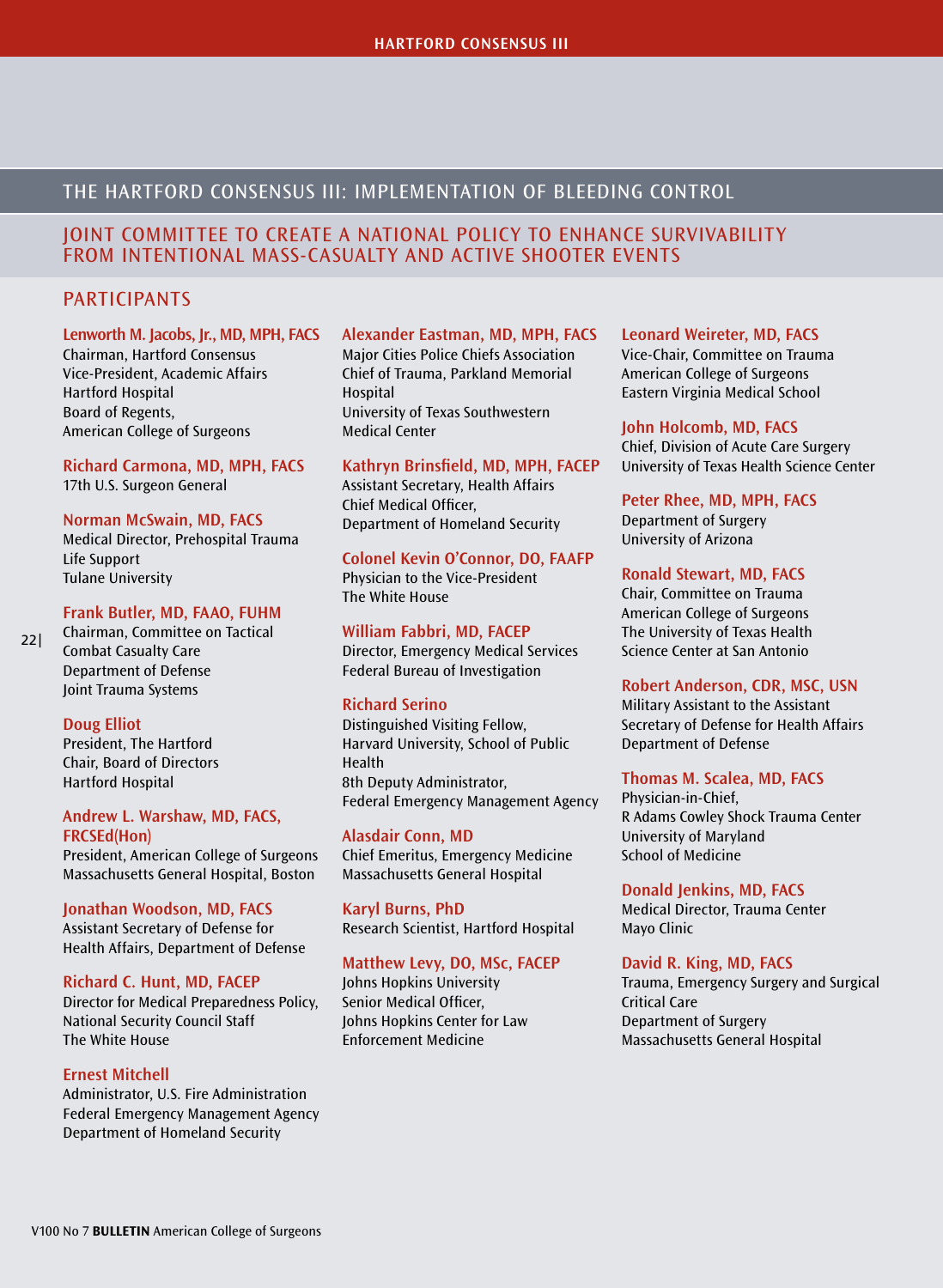

Hartford Consensus III participants. Seated, left to right: Drs. McSwain, Warshaw, Jacobs, Woodson, Brinsfield, and Levy; and Mr. Elliott. Standing left to right: Dr. Rhee, Mr. Mitchell, Drs. Eastman, Conn, O'Connor, Stewart, Butler, Burns, Weireter, Hunt, Holcomb, and Fabbri; and Commander Anderson.

of wounding have often proven invaluable in responding to the initial hemorrhage control needs of the wounded. Traditionally thought of as "bystanders," these immediate responders should not be considered passive observers and can provide effective lifesaving first-line treatment.

Immediate responders contribute to a victim's survival by performing critical external hemorrhage control at the point of wounding and prior to the arrival of traditional first responders. Immediate responders contribute to what is the critical step in eliminating preventable prehospital death: the control of external hemorrhage.

The Hartford Consensus III recognizes the vital role that immediate responders play in responding to mass-casualty events. They make major contributions to improving survival from these incidents. However, the Hartford Consensus III does not advocate that members of the public enter areas of direct threat or imminent danger.

Good Samaritan laws have been effective in empowering the public to become involved in the immediate response to a victim of cardiac arrest or choking by the initiation of cardiopulmonary resuscitation and the Heimlich maneuver, respectively. The Hartford Consensus recommends that these legal protections be extended to include the provision of bleeding control.

#### **Professional first responders**

Professional first responders include law enforcement and EMS/fire/rescue. As indicated by THREAT, law enforcement must suppress the source of wounding if the shooter is still active and then, because they are

usually the initial first responders on the scene, must act to control external hemorrhage. Victims with life-threatening external bleeding must be treated immediately at the point of wounding. All responders should be educated and have the necessary equipment to provide effective external hemorrhage control. Continued emphasis must be on the integration of the immediate responders, law enforcement, and EMS/ fire/rescue to optimize rapid patient assessment, treatment, and transport to definitive care at the nearest appropriate hospital.

|23

## **Building educational capabilities**

Education in hemorrhage control can take many forms and should be offered using various modalities. Established education programs for individuals, communities, and professional responders can be modified to include effective external hemorrhage control techniques. The Bleeding Control for the Injured (B-Con) course offered by the National Association of Emergency Medical Technicians is an example of a newly created program that is appropriate for training individuals who have little or no medical background. Other methods such as public service announcements, slogans, advertising, and entertainment media should be used to convey the message that bleeding control is a responsibility of the public and is within their capabilities.

The public needs to be empowered to engage in lifesaving actions. This training should be included as part of preparing for situations involving other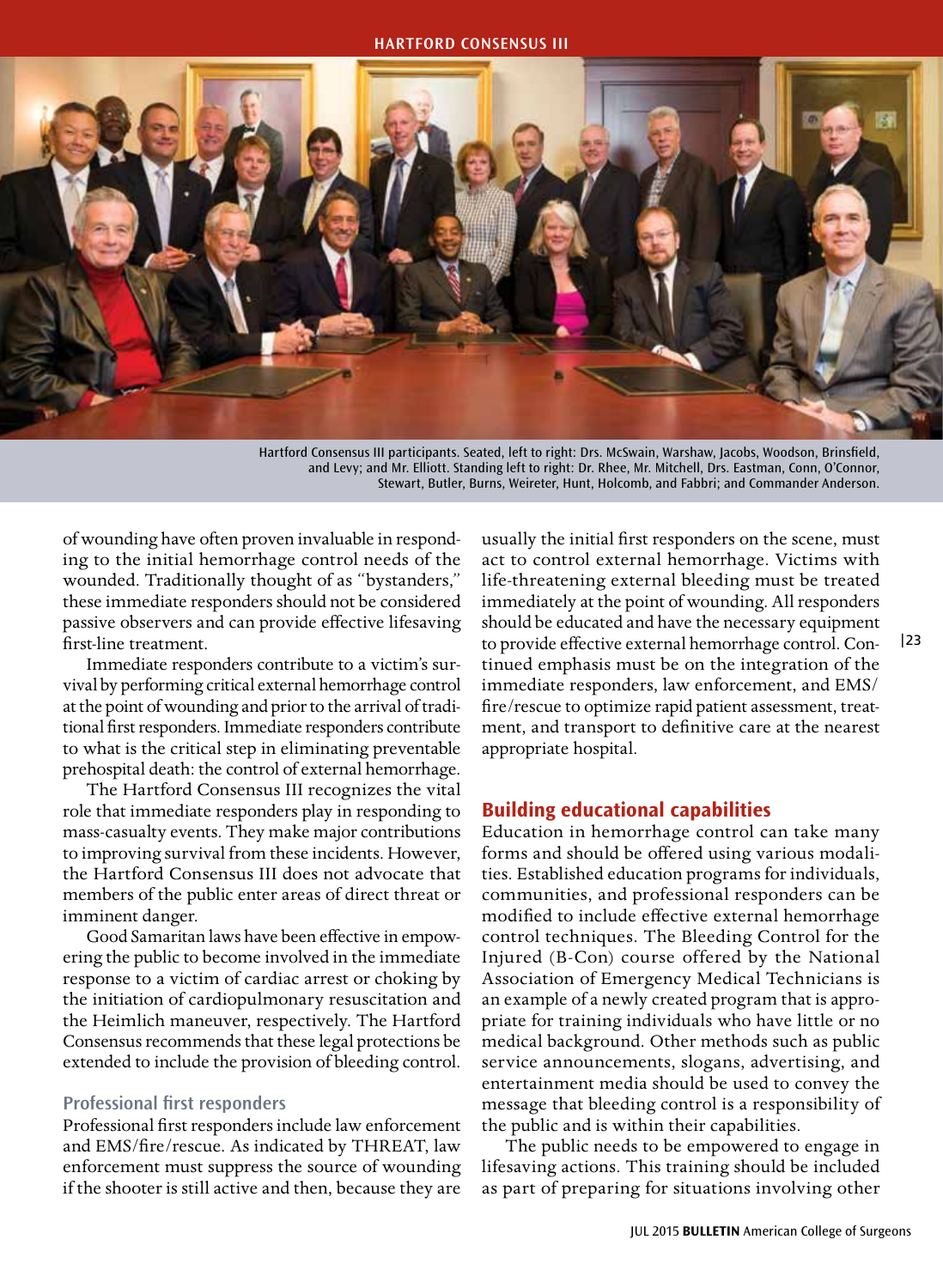# APRIL 29, 2015

# ROUNDTABLE ON BYSTANDERS: OUR NATION'S IMMEDIATE RESPONDERS

## PARTICIPANTS

- Air Medical Physician Association
- American Academy of Physician Assistants
- American Ambulance Association
- American Association of Critical Care Nurses
- American Association for the Surgery of Trauma
- American College of Emergency Physicians
- American College of Surgeons
- American Heart Association
- American Hospital Association
- American Nurses Association
- American Osteopathic Association
- American Physical Therapy Association
- American Public Health Association
- American Trauma Society 24|
- Association of Air Medical Services
- Association of State and Territorial Health Officials
- Eastern Association for the Surgery of Trauma
- Emergency Nurses Association
- Emergency Medical Services Labor Alliance
- International Academies of Emergency Dispatch
- International Association of Chiefs of Police
- International Association of Emergency Managers
- International Association of Emergency Medical Services Chiefs
- International Association of Firefighters
- International Association of Fire Chiefs
- Major Cities Chiefs Association
- National Association of Emergency Medical Technicians
- National Association of School Nurses
- National Association of State EMS Officials
- National Athletic Trainers Association
- National Emergency Management Association
- National Volunteer Fire Council
- Society of Emergency Medicine Physician Assistants
- Society of Trauma Nurses
- Trauma Center Association of America
- White House personnel
- Interagency Bystander Workgroup team leaders
- Federal invitees

potential hazards, including everyday events that may produce trauma and hemorrhage. For professional first responders, more advanced courses may offer additional options to control life-threatening external hemorrhage. All formal training should have specific objectives and train to competency. For professional responders, the training must be efficient and costeffective. Ultimately, integrated training exercises must be conducted that include all levels of responders.

Specific educational content for immediate responders should include:

- •Actions to ensure personal safety
- •Appropriate interactions with law enforcement, EMS/ fire/rescue, and medical personnel
- •How to identify bleeding as a threat to life
- •Use of hands to apply direct pressure
- •Proper use of safe and effective hemostatic dressings
- •Proper use of effective tourniquets

•Use of improvised tourniquets as a last resort

For professional first responders, educational content should include:

- •Actions to ensure personal safety
- •Coordination and integration of all responders
- •Communication among all responders
- •Appropriate interactions with immediate responders
- •Application of THREAT principles
- •Proper use of direct pressure
- •Proper use of safe and effective hemostatic dressings
- •Proper use of effective tourniquets

It is appropriate to use existing national organizations to widely disseminate the principles embodied in these education initiatives.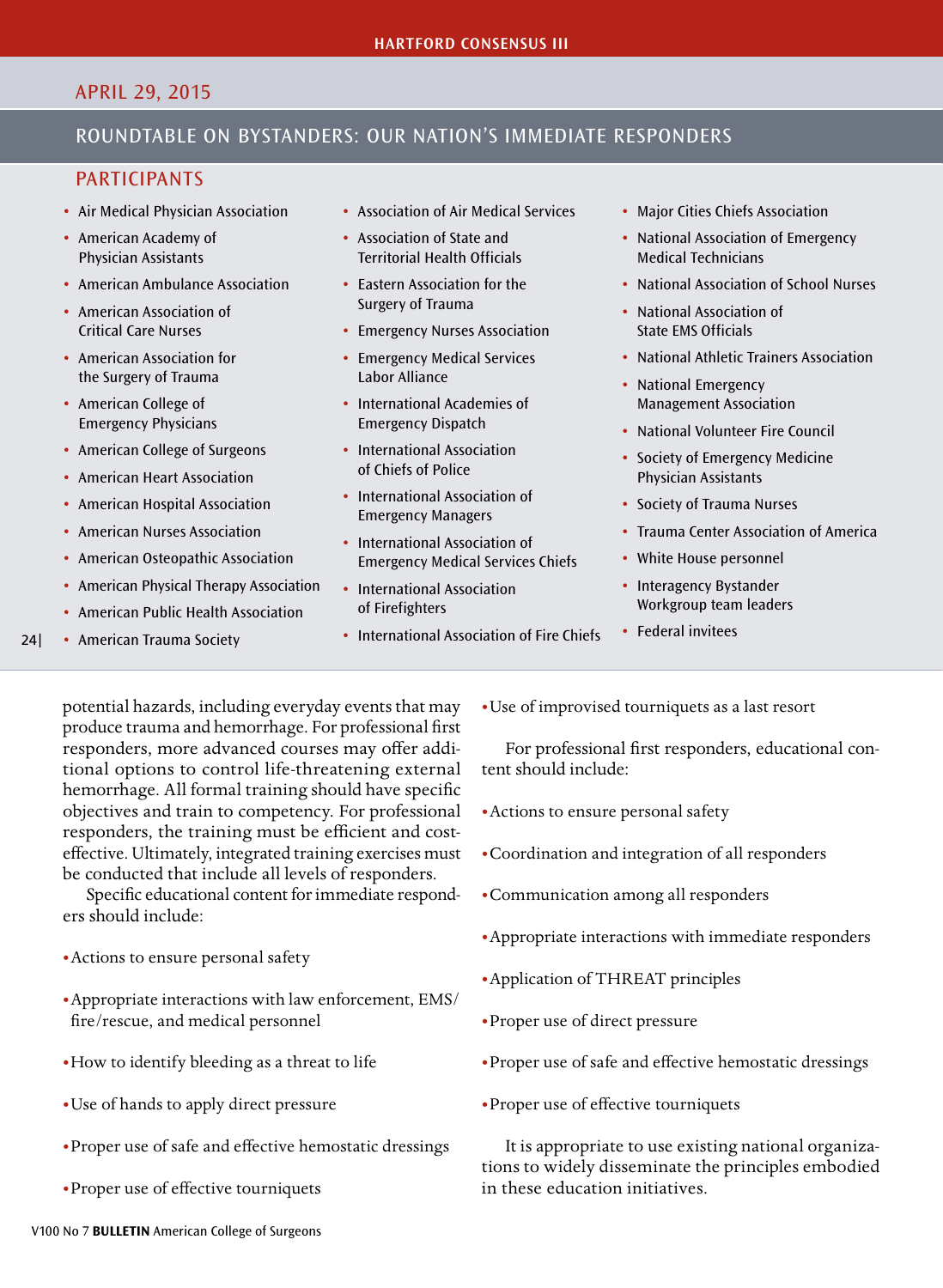#### **HARTFORD CONSENSUS III**





One-handed tourniquet application

## **Building equipment capabilities**

Immediate responders need to recognize that applying pressure to a bleeding vessel is the appropriate first action to take and that their hands are a first-line resource. In most cases, control of external hemorrhage can be accomplished by applying direct pressure on the bleeding vessel.

Hemostatic dressings and tourniquets may be needed to effectively stop bleeding. For this reason, the Hartford Consensus recommends that all police officers and any concerned citizens carry a hemostatic dressing, a tourniquet, and gloves. This guideline should also apply to all EMS/fire/rescue personnel. Ground and air medical transport vehicles should carry multiple dressings and tourniquets based upon local need. In addition, bleeding control bags should be accessible in public places as determined by a local needs assessment. Potential sites for bleeding control bags include shopping malls, museums, hospitals, schools, theaters, sports venues, transportation centers (such as airports, bus depots, and train stations), and facilities with limited or delayed access. All hemostatic dressings and tourniquets must be clinically effective as documented by valid scientific data. The Tactical Combat Casualty Care guidelines for the U.S. military contain objective evidence to support the safety and efficacy of the various options for tourniquets and hemostatic dressings.

Contents of the bleeding control bags should include the following:

- •Pressure bandages
- •Safe and effective hemostatic dressings
- •Effective tourniquets
- •Personal protective gloves

Placement of bleeding control bags should be as follows:

- •Next to all automatic external defibrillators based on local need
- •Immediately recognizable visually or via a Web application
- •Secure but accessible locations
- •Able to be used within three minutes

## **Building resources for bleeding control programs**

Procurement of equipment and training for bleeding control requires action at the federal, state, and local levels, as well as in the private sector. Tourniquet and hemostatic dressing procurement should reflect either the evidence and experience that the U.S. military has gained in the last 13 years of war or scientific evidence that becomes available. Federal agencies should make elimination of preventable death from hemorrhage a priority issue that will influence funding. At the